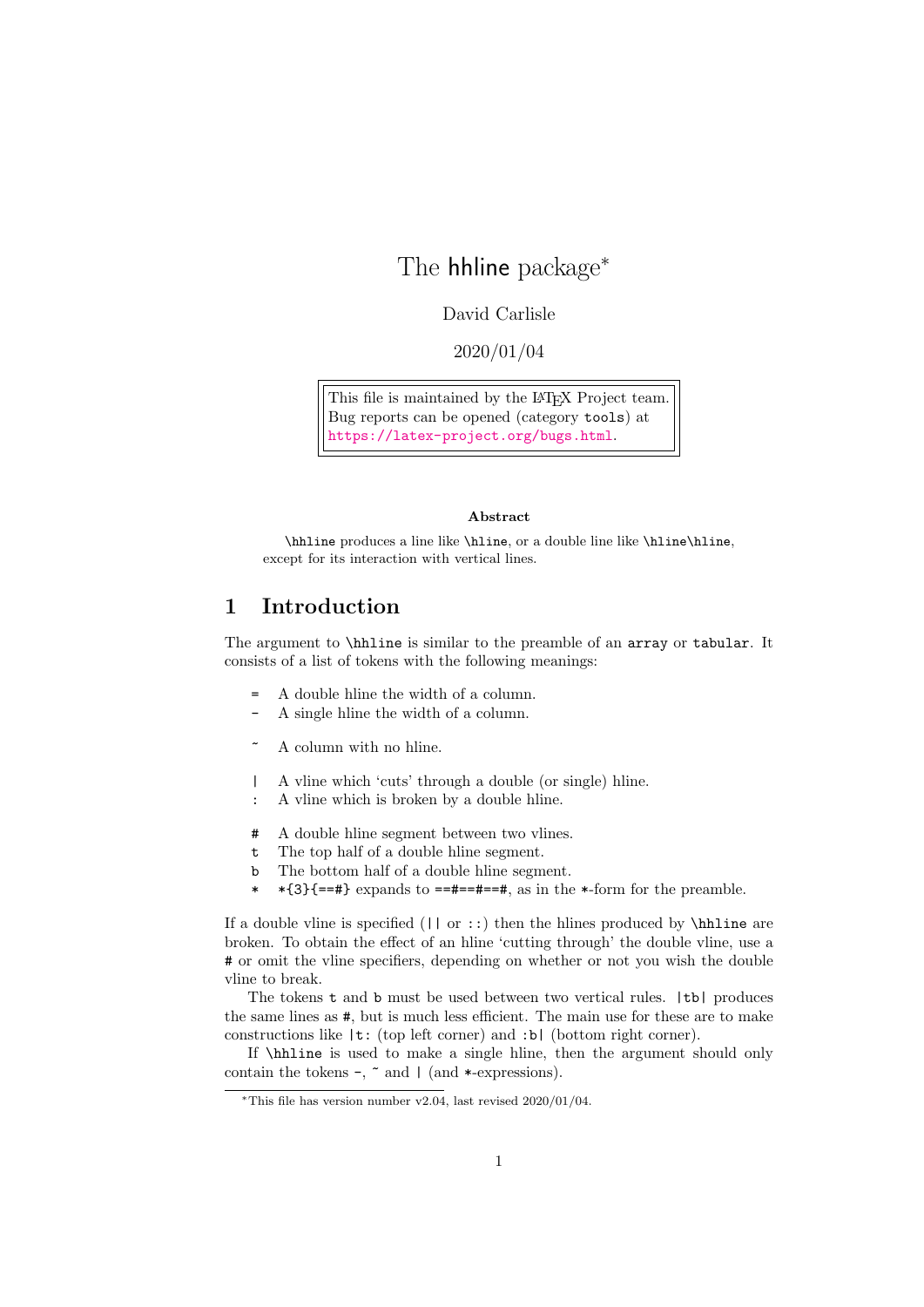An example using most of these features is:

```
\begin{tabular}{||cc||c|c||}
\hhline{|t:==:t:==:t|}
a&b&c&d\\
\hbox{hhline}: ==:|~|~||}
1&2&3&4\\
\hbarline{#==#~|=#}
i&j&k&l\\
\hhline{||--||--||}
w&x&y&z\\
\hhline{|b:==:b:==:b|}
\end{tabular}
```

| $\mathbf{a}$ | h | $\mathbf c$ | d |
|--------------|---|-------------|---|
|              |   | 3           | 4 |
|              |   | k           |   |
| W            | X |             | Z |

The lines produced by  $\[\Delta\Gamma\]$   $\[\Delta\$  biline consist of a single (TEX primitive) \hrule. The lines produced by \hhline are made up of lots of small line segments. T<sub>EX</sub> will place these very accurately in the .dvi file, but the program that you use to print the .dvi file may not line up these segments exactly. (A similar problem can occur with diagonal lines in the picture environment.)

If this effect causes a problem, you could try a different driver program, or if this is not possible, increasing \arrayrulewidth may help to reduce the effect.

## 2 The Macros

1 ⟨∗package⟩

```
\HH@box Makes a box containing a double hline segment. The most common case, both
        rules of length \doublerulesep will be stored in \box1, this is not initialised until
        \hhline is called as the user may change the parameters \doublerulesep and
        \arrayrulewidth. The two arguments to \HH@box are the widths (ie lengths) of
        the top and bottom rules.
```

```
2 \def\HH@box#1#2{\vbox{%
```

```
3 \hrule \@height \arrayrulewidth \@width #1
```
- 4 \vskip \doublerulesep
- 5 \hrule \@height \arrayrulewidth \@width #2}}

\HH@add Build up the preamble in the register \toks@.

```
6 \def\HH@add#1{\toks@\expandafter{\the\toks@#1}}
```
\HH@xexpast We 'borrow' the version of \@xexpast from Mittelbach's array.sty, as this allows \HH@xexnoop # to appear in the argument list.

```
7 \def\HH@xexpast#1*#2#3#4\@@{%
8 \@tempcnta #2
9 \toks@={#1}\@temptokena={#3}%
10 \let\the@toksz\relax \let\the@toks\relax
11 \def\@tempa{\the@toksz}%
12 \ifnum\@tempcnta >0 \@whilenum\@tempcnta >0\do
13 {\edef\@tempa{\@tempa\the@toks}\advance \@tempcnta \m@ne}%
14 \let \@tempb \HH@xexpast \else
15 \let \@tempb \HH@xexnoop \fi
```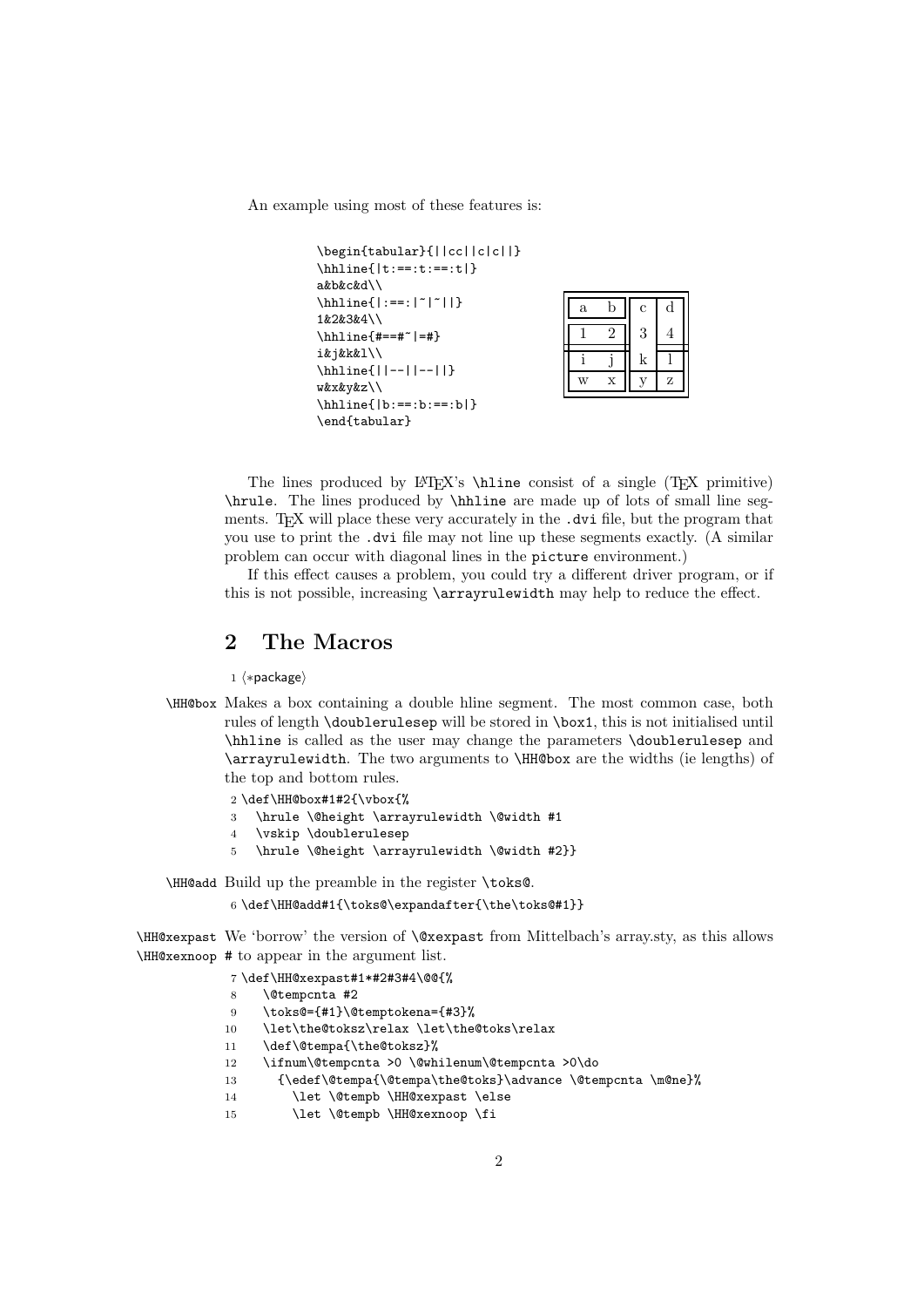- 16 \def\the@toksz{\the\toks@}\def\the@toks{\the\@temptokena}%
- 17 \edef\@tempa{\@tempa}%
- 18 \expandafter \@tempb \@tempa #4\@@}

19

- 20 \def\HH@xexnoop#1\@@{}
- \hhline Use a simplified version of \@mkpream to break apart the argument to \hhline. Actually it is oversimplified, It assumes that the vertical rules are at the end of the column. If you were to specify  $c|Q\{xx\}|$  in the array argument, then \hhline would not be able to access the first vertical rule. (It ought to have an  $\&$  option, and add \leaders up to the width of a box containing the @-expression. We use a loop made with \futurelet rather than \@tfor so that we can use # to denote the crossing of a double hline with a double vline.

\if@firstamp is true in the first column and false otherwise.

\if@tempswa is true if the previous entry was a vline (:, | or #).

21 \def\hhline#1{\omit\@firstamptrue\@tempswafalse

Put two rules of width \doublerulesep in \box1

22 \global\setbox\@ne\HH@box\doublerulesep\doublerulesep

If Mittelbach's array.sty is loaded, we do not need the negative \hskip's around vertical rules.

```
23 \xdef\@tempc{\ifx\extrarowheight\HH@undef\hskip-.5\arrayrulewidth\fi}%
```
Now expand the \*-forms and add dummy tokens ( \relax and ' ) to either end of the token list. Call \HH@let to start processing the token list.

- 24 \HH@xexpast\relax#1\*0x\@@\toks@{}\expandafter\HH@let\@tempa'}
- \HH@let Discard the last token, look at the next one.

```
25 \def\HH@let#1{\futurelet\@tempb\HH@loop}
```
\HH@loop The main loop. Note we use \ifx rather than \if in version 2 as the new token ~ is active.

26 \def\HH@loop{%

If next token is ', stop the loop and put the lines into this row of the alignment.

27 \ifx\@tempb'\def\next##1{\the\toks@\cr}\else\let\next\HH@let

|, add a vertical rule (across either a double or single hline).

28 \ifx\@tempb|\if@tempswa\HH@add{\hskip\doublerulesep}\fi\@tempswatrue

```
29 \HH@add{\@tempc\vline\@tempc}\else
```
:, add a broken vertical rule (across a double hline).

```
30 \ifx\@tempb:\if@tempswa\HH@add{\hskip\doublerulesep}\fi\@tempswatrue
```
31 \HH@add{\@tempc\HH@box\arrayrulewidth\arrayrulewidth\@tempc}\else

#, add a double hline segment between two vlines.

32 \ifx\@tempb##\if@tempswa\HH@add{\hskip\doublerulesep}\fi\@tempswatrue 33 \HH@add{\@tempc\vline\@tempc\copy\@ne\@tempc\vline\@tempc}\else

```
~, A column with no hline (this gives an effect similar to \cline).
```

```
34 \ifx\@tempb~\@tempswafalse
```

```
35 \if@firstamp\@firstampfalse\else\HH@add{&\omit}\fi
36 \HH@add{\hfil}\else
```